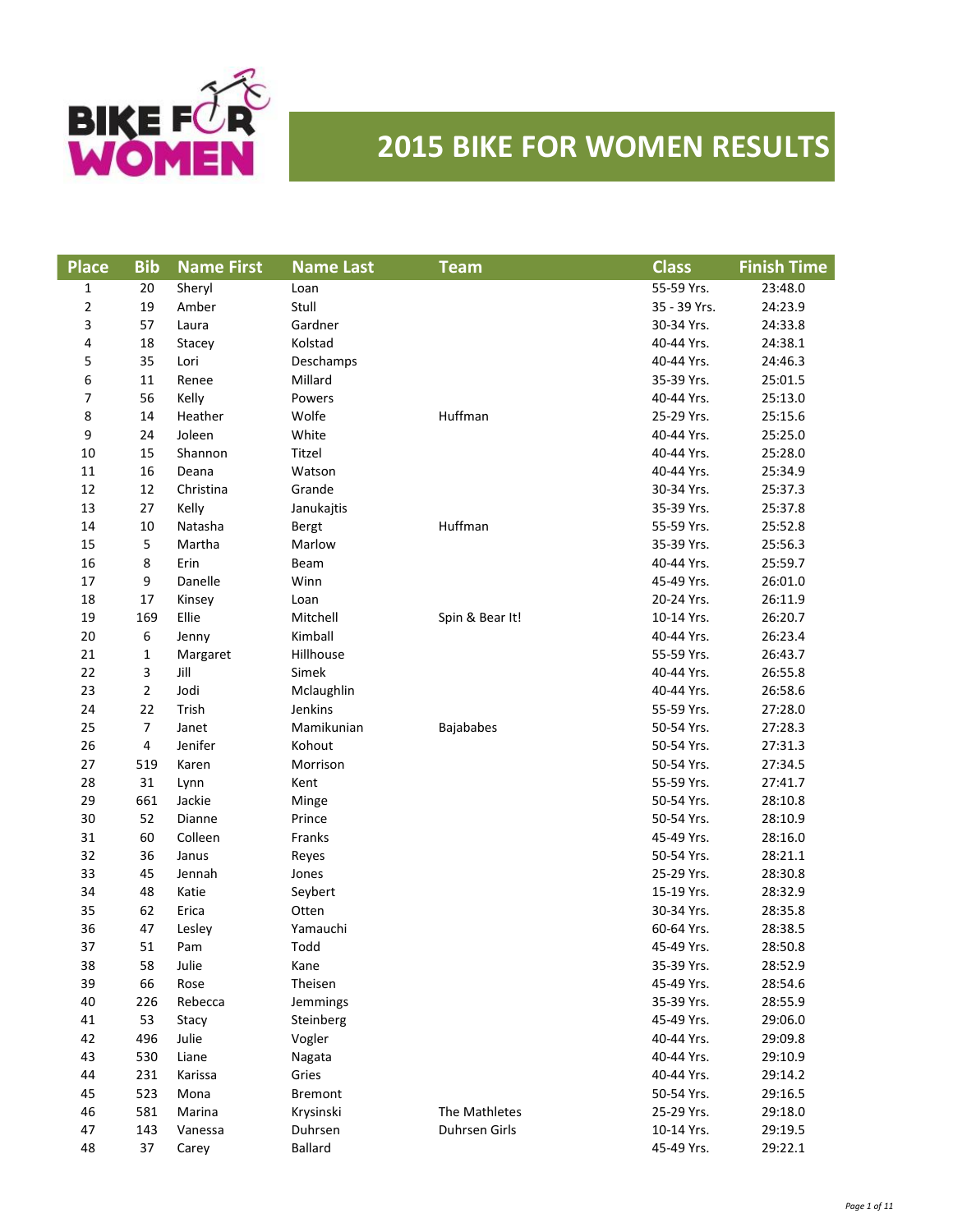| <b>Place</b> | <b>Bib</b> | <b>Name First</b> | <b>Name Last</b> | <b>Team</b>                       | <b>Class</b> | <b>Finish Time</b> |
|--------------|------------|-------------------|------------------|-----------------------------------|--------------|--------------------|
| 49           | 377        | Bronwyn           | Haynes           |                                   | 45-49 Yrs.   | 29:26.3            |
| 50           | 61         | Tanya             | <b>Kirk</b>      |                                   | 45-49 Yrs.   | 29:30.7            |
| 51           | 495        | Kari              | Wiederkehr       |                                   | 35-39 Yrs.   | 29:32.7            |
| 52           | 230        | Kimberly          | <b>Bush</b>      |                                   | 45-49 Yrs.   | 29:35.8            |
| 53           | 71         | Jennifer          | Pickett          |                                   | 30-34 Yrs.   | 29:37.9            |
| 54           | 34         | Jennifer          | <b>Bostick</b>   |                                   | 55-59 Yrs.   | 29:41.5            |
| 55           | 478        | Dianna            | Clemetson        |                                   | 45-49 Yrs.   | 29:44.0            |
| 56           | 25         | Ana               | Jager            |                                   | 15-19 Yrs.   | 29:49.3            |
| 57           | 70         | Ericka            | Mulder           |                                   | 55-59 Yrs.   | 29:49.7            |
| 58           | 30         | Stacy             | Dayley           |                                   | 45-49 Yrs.   | 29:52.8            |
| 59           | 336        | Liz               | <b>Butera</b>    |                                   | 55-59 Yrs.   | 30:01.8            |
| 60           | 586        | Alyssa            | Hargis           | <b>Hargis Girls</b>               | 10-14 Yrs.   | 30:06.6            |
| 61           | 43         | Kelsey            | Tranel           |                                   | 25-29 Yrs.   | 30:12.0            |
| 62           | 23         | Andrea            | Tesch            |                                   | 55-59 Yrs.   | 30:12.7            |
| 63           | 348        | Elizabeth         | Calabro          | Huffman                           | 35-39 Yrs.   | 30:14.5            |
| 64           | 69         | Jill              | Mcleod           |                                   | 45-49 Yrs.   | 30:14.6            |
| 65           | 111        | Diana             | <b>Burbank</b>   |                                   | 30-34 Yrs.   | 30:23.0            |
| 66           | 262        | Mel               | Chapman          |                                   | 45-49 Yrs.   | 30:25.9            |
| 67           | 76         | Lyn               | Montague         |                                   | 50-54 Yrs.   | 30:31.9            |
| 68           | 73         | Caroline          | Wilson           |                                   | 35-39 Yrs.   | 30:43.5            |
| 69           | 29         | Kendal            | Williams         |                                   | 15-19 Yrs.   | 30:45.5            |
| 70           | 585        | Nadine            | Price            |                                   | 50-54 Yrs.   | 30:52.8            |
| 71           | 282        | Maggie            | Donnelly         | <b>Girdwood Girls Gone Biking</b> | 50-54 Yrs.   | 30:53.3            |
| 72           | 338        | Cindy             | Cooper           |                                   | 55-59 Yrs.   | 30:54.0            |
| 73           | 211        | Rebecca           | Noblin           | Slug Slime                        | 35-39 Yrs.   | 30:55.2            |
| 74           | 207        | Marah             | Gotcsik          | Slug Slime                        | 35-39 Yrs.   | 30:55.2            |
| 75           | 167        | Nancy             | Spence           | Mama Bear                         | 40-44 Yrs.   | 31:06.3            |
| 76           | 256        | Paola             | Banchero         |                                   | 45-49 Yrs.   | 31:07.8            |
| 77           | 593        | Heidi             | Booher           | Booher                            | 10-14 Yrs.   | 31:07.9            |
| 78           | 558        | Echo              | Mcdonald         |                                   | 50-54 Yrs.   | 31:10.8            |
| 79           | 131        | Tina              | Mcmaster-goering |                                   | 50-54 Yrs.   | 31:11.2            |
| 80           | 369        | Ava               | Richardson       | Midlifecycle                      | 50-54 Yrs.   | 31:13.2            |
| 81           | 702        | Rose              | Lahti            | Let Every Woman Know Alaska       | 50-54 Yrs.   | 31:13.9            |
| 82           | 177        | Cindi             | Pannone          | Spin & Bear It!                   | 50-54 Yrs.   | 31:14.6            |
| 83           | 63         | Lora              | Jorgensen        |                                   | 45-49 Yrs.   | 31:17.8            |
| 84           | 480        | Mesa              | Jetton           |                                   | 30-34 Yrs.   | 31:20.2            |
| 85           | 32         | Jennifer          | Slaughter        |                                   | 40-44 Yrs.   | 31:21.7            |
| 86           | 281        | Sue               | Parry            | <b>Girdwood Girls Gone Biking</b> | 55-59 Yrs.   | 31:23.6            |
| 87           | 481        | Kari              | Dupree           |                                   | 50-54 Yrs.   | 31:23.6            |
| 88           | 690        | Morgan            | Aldridge         |                                   | 30-34 Yrs.   | 31:25.4            |
| 89           | 95         | Emily             | Wiswesser        |                                   | 30-34 Yrs.   | 31:31.0            |
| 90           | 129        | Laura             | Kruger           | Team Shazam                       | 35-39 Yrs.   | 31:35.7            |
| 91           | 730        | Lori              | Guyer            | <b>Thelma And Louise</b>          | 45-49 Yrs.   | 31:37.5            |
| 92           | 103        | Samantha          | Longacre         |                                   | 25-29 Yrs.   | 31:39.1            |
| 93           | 246        | Jeanette          | Legenza          |                                   | 45-49 Yrs.   | 31:49.2            |
| 94           | 150        | Maggi             | Arend            | Alaska Dirt Divas                 | 60-64 Yrs.   | 31:55.0            |
| 95           | 101        | Bonnie            | Wanat            |                                   | 55-59 Yrs.   | 31:58.5            |
| 96           | 697        | Sierra            | Wingarner        | Let Every Woman Know Alaska       | 25-29 Yrs.   | 31:59.3            |
| 97           | 41         | Sharon            | Ehasz            |                                   | 35-39 Yrs.   | 32:00.1            |
| 98           | 239        | Jennifer          | Duford           |                                   | 45-49 Yrs.   | 32:04.2            |
| 99           | 253        | Erin              | Carrick          |                                   | 25-29 Yrs.   | 32:06.8            |
| 100          | 632        | Jennifer          | Hardy            |                                   | 35-39 Yrs.   | 32:07.3            |
| 101          | 490        | Kyle              | <b>Burnett</b>   |                                   | 30-34 Yrs.   | 32:08.3            |
| 102          | 107        | Suzanne           | Armentrout       |                                   | 40-44 Yrs.   | 32:08.7            |
| 103          | 154        | Diana             | Radoff           | Alaska Dirt Divas                 | 45-49 Yrs.   | 32:09.0            |
| 104          | 148        | Claire            | Coppel           | Tnt                               | 55-59 Yrs.   | 32:11.0            |
| 105          | 33         | Liz               | Friedman         |                                   | 65-69 Yrs.   | 32:12.5            |
| 106          | 329        | Karen             | Mccreary         | Mcsisters                         | 45-49 Yrs.   | 32:14.6            |
| 107          | 420        | Mary              | Cox              | <b>Hockey Divas</b>               | 55-59 Yrs.   | 32:15.0            |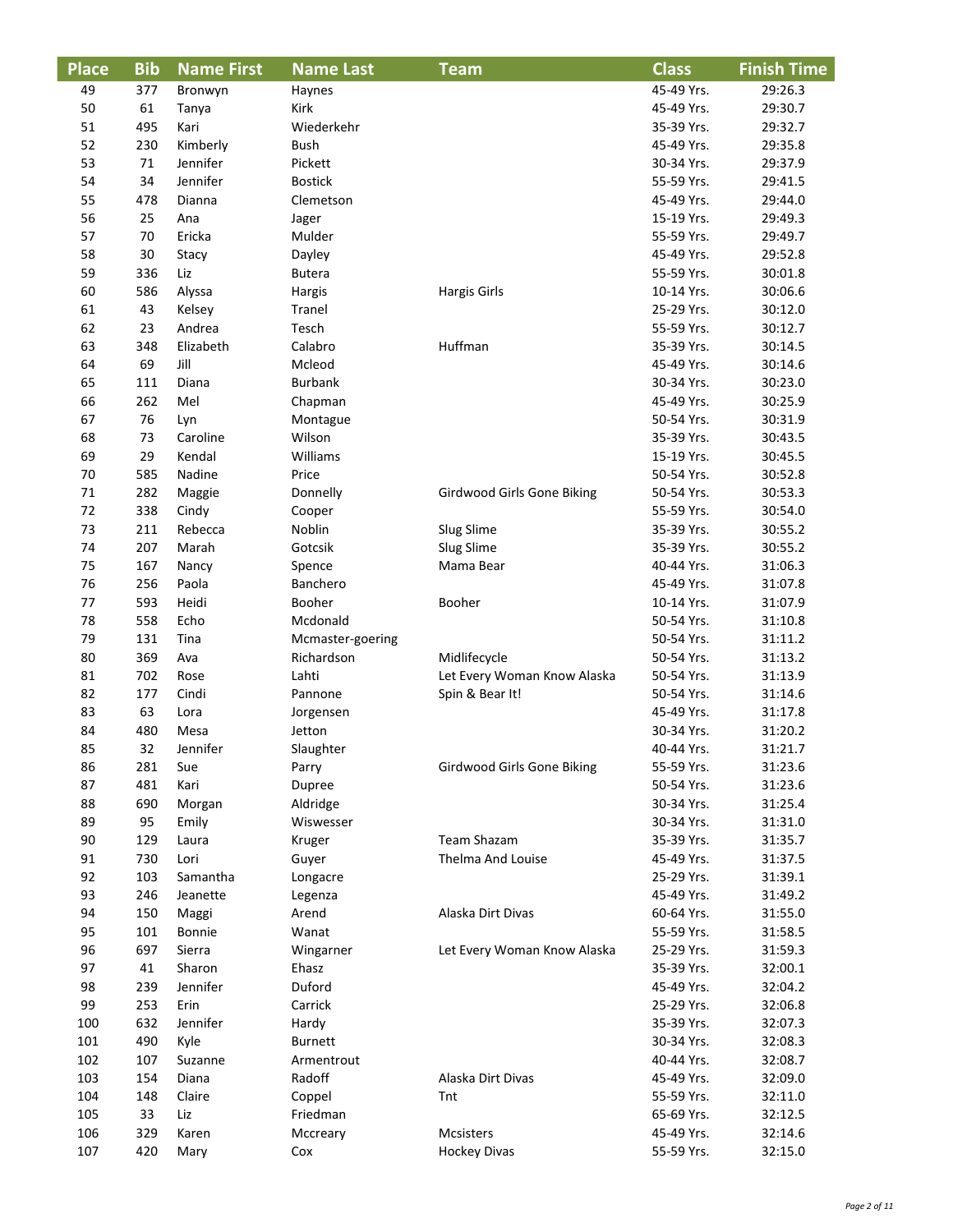| <b>Place</b> | <b>Bib</b> | <b>Name First</b> | <b>Name Last</b>            | <b>Team</b>                            | <b>Class</b>             | <b>Finish Time</b> |
|--------------|------------|-------------------|-----------------------------|----------------------------------------|--------------------------|--------------------|
| 108          | 28         | Sissy             | Adams                       |                                        | 50-54 Yrs.               | 32:18.7            |
| 109          | 337        | Cheryl            | Duda                        |                                        | 45-49 Yrs.               | 32:22.1            |
| 110          | 75         | Joan              | Egeland                     |                                        | 50-54 Yrs.               | 32:22.9            |
| 111          | 458        | Kristi            | Senden                      | <b>Mountain Mommas</b>                 | 40-44 Yrs.               | 32:28.2            |
| 112          | 642        | Dawn              | Carmichael                  |                                        | 50-54 Yrs.               | 32:33.4            |
| 113          | 331        | Julie             | Mccormick                   | <b>Mcsisters</b>                       | 45-49 Yrs.               | 32:33.6            |
| 114          | 493        | Johanna           | Alvarez                     |                                        | 30-34 Yrs.               | 32:34.1            |
| 115          | 151        | Gloria            | Menzel                      | Alaska Dirt Divas                      | 55-59 Yrs.               | 32:35.2            |
| 116          | 26         | Jane              | Wiggins                     |                                        | 65-69 Yrs.               | 32:35.6            |
| 117          | 166        | Rosemary          | Austin                      | Alaska Dirt Divas                      | 50-54 Yrs.               | 32:36.7            |
| 118          | 382        | Adrianna          | Proffitt                    | <b>Sassy Sprockets</b>                 | 10-14 Yrs.               | 32:41.5            |
| 119          | 209        | Katie             | Reilly                      | Slug Slime                             | 35-39 Yrs.               | 32:45.0            |
| 120          | 479        | Stacey            | Ledgerwood                  |                                        | 35-39 Yrs.               | 32:51.2            |
| 121          | 202        | Kerry             | Reardon                     |                                        | 55-59 Yrs.               | 32:51.4            |
| 122          | 94         | Jackie            | Cason                       |                                        | 50-54 Yrs.               | 32:53.3            |
| 123          | 646        | Danielle          | Dillon                      |                                        | 25-29 Yrs.               | 32:54.0            |
| 124          | 421        | Marti             | Garrett                     | <b>Hockey Divas</b>                    | 40-44 Yrs.               | 32:56.7            |
| 125          | 74         | Jamie             | Hearn                       |                                        | 50-54 Yrs.               | 33:00.3            |
| 126          | 99         | Linda             | Smith                       |                                        | 40-44 Yrs.               | 33:01.6            |
| 127          | 566        | Jyll              | Green                       | Ladies Of Book Club                    | 40-44 Yrs.               | 33:03.2            |
| 128          | 90         | Jennifer          | Stone                       |                                        | 40-44 Yrs.               | 33:04.0            |
| 129          | 436        | Tana              | Stone                       |                                        | 35-39 Yrs.               | 33:04.0            |
| 130          | 726        | Amy               | Brumbaugh                   | Thelma And Louise                      | 40-44 Yrs.               | 33:07.2            |
| 131          | 145        | Kathryn           | Wanat                       |                                        | 20-24 Yrs.               | 33:09.0            |
| 132          | 474        | Emily             | Austin                      |                                        | 30-34 Yrs.               | 33:09.6            |
| 133          | 319        | Theresa           | Westerlund                  |                                        | 35-39 Yrs.               | 33:10.1            |
| 134          | 100        | Janice            | Koval                       |                                        | 50-54 Yrs.               | 33:17.2            |
| 135          | 641        | Cara              | Fairbanks                   |                                        | 35-39 Yrs.               | 33:24.6            |
| 136          | 296        | Robin             | Cope                        |                                        | 55-59 Yrs.               | 33:27.5            |
| 137          | 135<br>208 | Tricia            | Perkins                     | Permafrosties                          | 50-54 Yrs.<br>35-39 Yrs. | 33:30.7            |
| 138<br>139   | 157        | Austin<br>Dora    | Quinn-davidson<br>Krenzelok | <b>Slug Slime</b><br>Alaska Dirt Divas | 45-49 Yrs.               | 33:32.7<br>33:33.0 |
| 140          | 310        | Julie             | Truskowski                  | <b>JYGC</b>                            | 50-54 Yrs.               | 33:34.1            |
| 141          | 165        | Joan              | Darnell                     | Alaska Dirt Divas                      | 55-59 Yrs.               | 33:35.7            |
| 142          | 459        | Claire            | Torbensen-armstrong         | <b>Mountain Mommas</b>                 | 40-44 Yrs.               | 33:36.6            |
| 143          | 543        | Suzanna           | Caldwell                    |                                        | 25-29 Yrs.               | 33:37.7            |
| 144          | 204        | Jill              | Reeves                      | The Valley Renegades                   | 45-49 Yrs.               | 33:38.3            |
| 145          | 117        | Amy               | Reed                        |                                        | 35-39 Yrs.               | 33:38.3            |
| 146          | 328        | Cindy             | Price                       |                                        | 45-49 Yrs.               | 33:39.9            |
| 147          | 324        | <b>Terry</b>      | Slaven                      |                                        | 60-64 Yrs.               | 33:41.4            |
| 148          | 320        | Tracey            | Anderson                    |                                        | 35-39 Yrs.               | 33:42.1            |
| 149          | 112        | Paige             | Nelson                      |                                        | 35-39 Yrs.               | 33:47.0            |
| 150          | 562        | Victoria          | Parsons                     | Venture Crew 300                       | 15-19 Yrs.               | 33:47.1            |
| 151          | 579        | Sally             | Timp                        |                                        | 55-59 Yrs.               | 33:49.8            |
| 152          | 149        | Holly             | Krenz                       |                                        | 40-44 Yrs.               | 33:50.0            |
| 153          | 308        | Martha            | Robinson                    | <b>Cadence Queens</b>                  | 50-54 Yrs.               | 33:52.0            |
| 154          | 277        | Katie             | Rall                        |                                        | 20-24 Yrs.               | 33:53.2            |
| 155          | 559        | Karen             | Adams                       |                                        | 45-49 Yrs.               | 33:54.1            |
| 156          | 732        | Diane             | Brozovsky                   |                                        | 50-54 Yrs.               | 33:54.5            |
| 157          | 229        | September         | Reynaga                     |                                        | 30-34 Yrs.               | 33:58.4            |
| 158          | 588        | Anne              | Hargis                      | <b>Hargis Girls</b>                    | 30-34 Yrs.               | 33:59.2            |
| 159          | 443        | Sarah             | Kleedehn                    | <b>Sweet Victory</b>                   | 60-64 Yrs.               | 33:59.4            |
| 160          | 278        | Kimberly          | Resheske                    | Awesome Sauce!                         | 25-29 Yrs.               | 34:02.0            |
| 161          | 383        | Stephanie         | Proffitt                    | <b>Sassy Sprockets</b>                 | 40-44 Yrs.               | 34:02.4            |
| 162          | 508        | Rachel            | Cella                       |                                        | 35-39 Yrs.               | 34:03.1            |
| 163          | 113        | Margaret          | Volz                        | The Tribe                              | 55-59 Yrs.               | 34:04.6            |
| 164          | 183        | Kathy             | <b>Bennett</b>              | Spin & Bear It!                        | 50-54 Yrs.               | 34:06.7            |
| 165          | 335        | Celia             | Rozen                       |                                        | 55-59 Yrs.               | 34:08.7            |
| 166          | 664        | Holly             | Willman                     |                                        | 35-39 Yrs.               | 34:08.7            |

I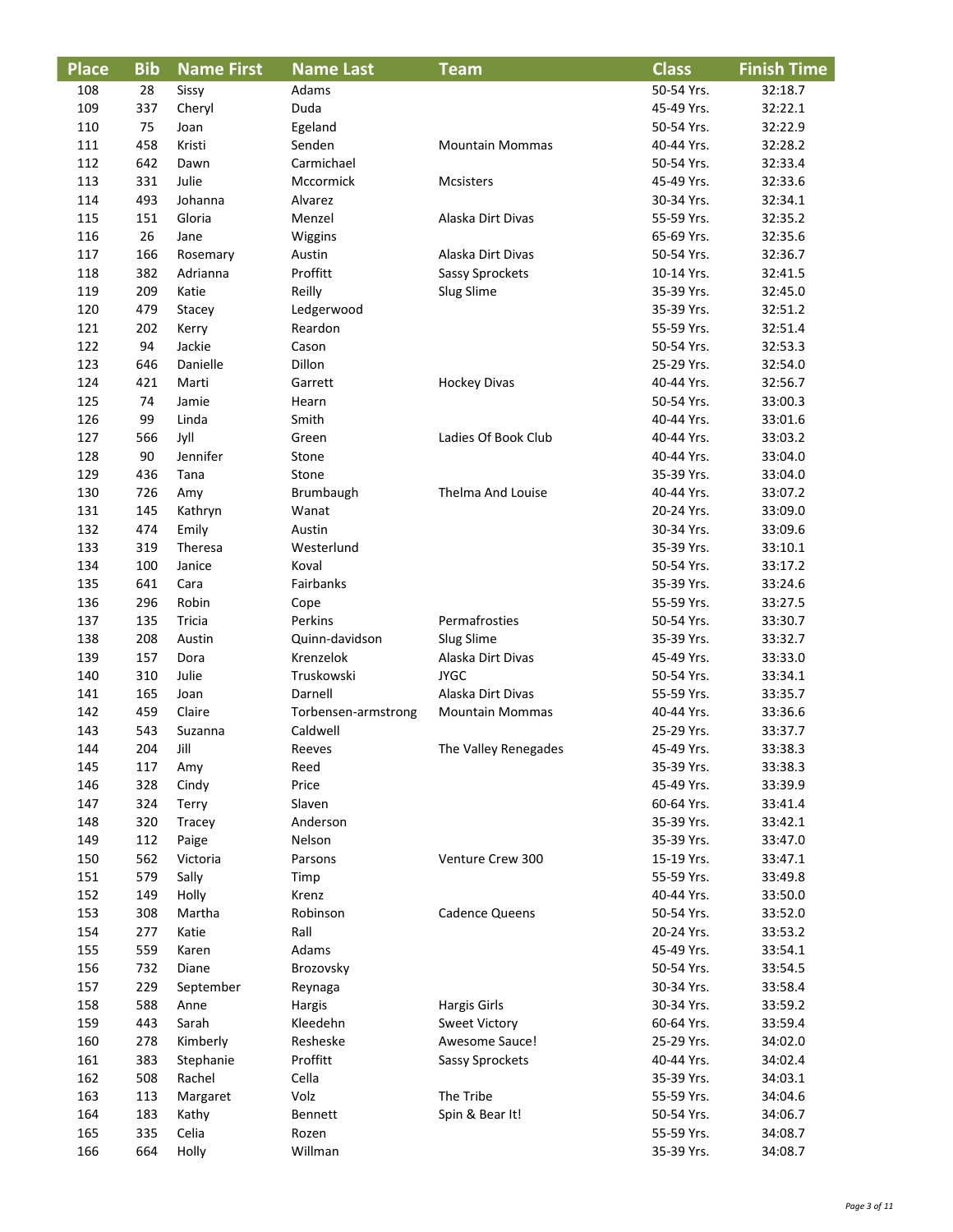| <b>Place</b> | <b>Bib</b> | <b>Name First</b> | <b>Name Last</b> | <b>Team</b>              | <b>Class</b> | <b>Finish Time</b> |
|--------------|------------|-------------------|------------------|--------------------------|--------------|--------------------|
| 167          | 46         | Carmen            | Thomas           |                          | 50-54 Yrs.   | 34:09.3            |
| 168          | 315        | Nikki             | Allen            |                          | 25-29 Yrs.   | 34:11.8            |
| 169          | 130        | Lorelei           | Hass             | Team Shazam              | 45-49 Yrs.   | 34:11.9            |
| 170          | 416        | Kim               | Eisberg          | <b>Ccc Riders</b>        | 25-29 Yrs.   | 34:16.7            |
| 171          | 268        | Molly             | Mccammon         | Pattymolly               | 60-64 Yrs.   | 34:16.7            |
| 172          | 195        | Anne              | Blount           | Bear Den Bikers          | 45-49 Yrs.   | 34:17.4            |
| 173          | 472        | Nicole            | Fredrick         |                          | 30-34 Yrs.   | 34:17.7            |
| 174          | 655        | Sara              | Low              |                          | 25-29 Yrs.   | 34:18.7            |
| 175          | 654        | Roberta           | Carney           |                          | 55-59 Yrs.   | 34:22.6            |
| 176          | 637        | Colleen           | Libbey           |                          | 40-44 Yrs.   | 34:23.2            |
| 177          | 381        | Heather           | Ptak             | <b>Sassy Sprockets</b>   | 30-34 Yrs.   | 34:23.6            |
| 178          | 567        | <b>Betsy</b>      | Paskvan          | Ladies Of Book Club      | 50-54 Yrs.   | 34:26.1            |
| 179          | 433        | <b>Britanni</b>   | Ward             | <b>Alder Babes</b>       | 25-29 Yrs.   | 34:26.6            |
| 180          | 434        | Gloria            | Reyes            | <b>Alder Babes</b>       | 60-64 Yrs.   | 34:32.5            |
| 181          | 556        | Shasta            | Miller           |                          | 25-29 Yrs.   | 34:38.1            |
| 182          | 136        | Karen             | <b>Divelbiss</b> | Permafrosties            | 50-54 Yrs.   | 34:39.3            |
| 183          | 375        | Kimberly          | Osburn           | Triple The Fun           | 30-34 Yrs.   | 34:42.9            |
| 184          | 422        | Mary              | <b>Duhoux</b>    |                          | 55-59 Yrs.   | 34:45.8            |
| 185          | 563        | Kelly             | Parsons          | Venture Crew 300         | 50-54 Yrs.   | 34:46.1            |
| 186          | 198        | Elisa             | Samuelson        | Bear Den Bikers          | 45-49 Yrs.   | 34:49.2            |
| 187          | 64         | Kimberly          | <b>Buskirk</b>   |                          | 40-44 Yrs.   | 34:50.1            |
| 188          | 440        | Marta             | Mueller          | <b>Sweat Victory</b>     | 40-44 Yrs.   | 34:53.0            |
| 189          | 255        | Kyndall           | Carey            |                          | 30-34 Yrs.   | 34:58.9            |
| 190          | 584        | Theresa           | Phillips         |                          | 40-44 Yrs.   | 35:02.6            |
| 191          | 210        | Callie            | Kim              | <b>Slug Slime</b>        | 35-39 Yrs.   | 35:03.0            |
| 192          | 624        | Vanessa           | Hall             |                          | 25-29 Yrs.   | 35:04.8            |
| 193          | 512        | Mimi              | Allen            |                          | 10-14 Yrs.   | 35:06.2            |
| 194          | 673        | Regina            | Burzinski        | Fit 2 Win                | 30-34 Yrs.   | 35:06.4            |
| 195          | 314        | Lily              | Witmer           | Witmer Trail-A-Bike      | 5 - 9 Yrs.   | 35:10.0            |
| 196          | 153        | Patti             | Phillips         | Alaska Dirt Divas        | 55-59 Yrs.   | 35:10.4            |
| 197          | 568        | Crystal           | Miner            |                          | 30-34 Yrs.   | 35:11.4            |
| 198          | 542        | Barbara           | Caldwell         |                          | 60-64 Yrs.   | 35:11.9            |
| 199          | 693        | Deborah           | Warner           | Toddladies               | 50-54 Yrs.   | 35:18.7            |
| 200          | 173        | Lily              | Amore            | Spin & Bear It!          | 10-14 Yrs.   | 35:19.1            |
| 201          | 303        | Julie             | Hanson           | Eagle River Girlfriends  | 45-49 Yrs.   | 35:19.9            |
| 202          | 587        | Shyan             | Hargis           | <b>Hargis Girls</b>      | 10-14 Yrs.   | 35:22.9            |
| 203          | 713        | Brandy            | Eber             | Eagle River Girls        | 30-34 Yrs.   | 35:25.9            |
| 204          | 534        | Amy               | Hart             |                          | 30-34 Yrs.   | 35:26.4            |
| 205          | 312        | Cassie            | Green            | <b>JYGC</b>              | 25-29 Yrs.   | 35:27.6            |
| 206          | 126        | Maggie            | Fussner          | Team Shazam              | 50-54 Yrs.   | 35:31.1            |
| 207          | 228        | Kayse             | Hinrichsen       |                          |              | 35:32.4            |
| 208          | 275        | Carrie            | Gray             |                          | 35-39 Yrs.   | 35:34.9            |
| 209          | 656        | Sandra            | Estenson         |                          | 65-69 Yrs.   | 35:36.9            |
| 210          | 507        | Dawn              | Demko            |                          | 40-44 Yrs.   | 35:37.0            |
| 211          | 306        | Joelle            | Hall             | <b>Cadence Queens</b>    | 45-49 Yrs.   | 35:37.1            |
| 212          | 72         | Marcia            | Davis            |                          | 55-59 Yrs.   | 35:40.7            |
| 213          | 683        | Kelley            | <b>Stair</b>     |                          | 30-34 Yrs.   | 35:41.0            |
| 214          | 686        | Jessy             | Hilliard         |                          | 35-39 Yrs.   | 35:46.4            |
| 215          | 731        | Amy               | <b>Myers</b>     | <b>Thelma And Louise</b> | 40-44 Yrs.   | 35:49.6            |
| 216          | 501        | Jennifer          | Doherty          |                          | 35-39 Yrs.   | 36:00.9            |
| 217          | 457        | Cindy             | Davis            | <b>Mountain Mommas</b>   | 55-59 Yrs.   | 36:01.4            |
| 218          | 594        | Penny             | Booher           | Booher                   | 45-49 Yrs.   | 36:01.4            |
| 219          | 318        | Teri              | Reed             |                          | 45-49 Yrs.   | 36:01.6            |
| 220          | 132        | Shawna            | Arend            |                          | 40-44 Yrs.   | 36:01.7            |
| 221          | 379        | Leslie            | <b>Morales</b>   | <b>Sassy Sprockets</b>   | 30-34 Yrs.   | 36:06.3            |
| 222          | 321        | Jeanine           | Huston           | <b>Biking Buddies</b>    | 55-59 Yrs.   | 36:08.0            |
| 223          | 334        | Jeanne            | Molitor          |                          | 60-64 Yrs.   | 36:09.9            |
| 224          | 333        | Marguerite        | Humm             |                          | 35-39 Yrs.   | 36:11.1            |
| 225          | 393        | Mallary           | Lyon             | <b>Sassy Sprockets</b>   | 25-29 Yrs.   | 36:11.6            |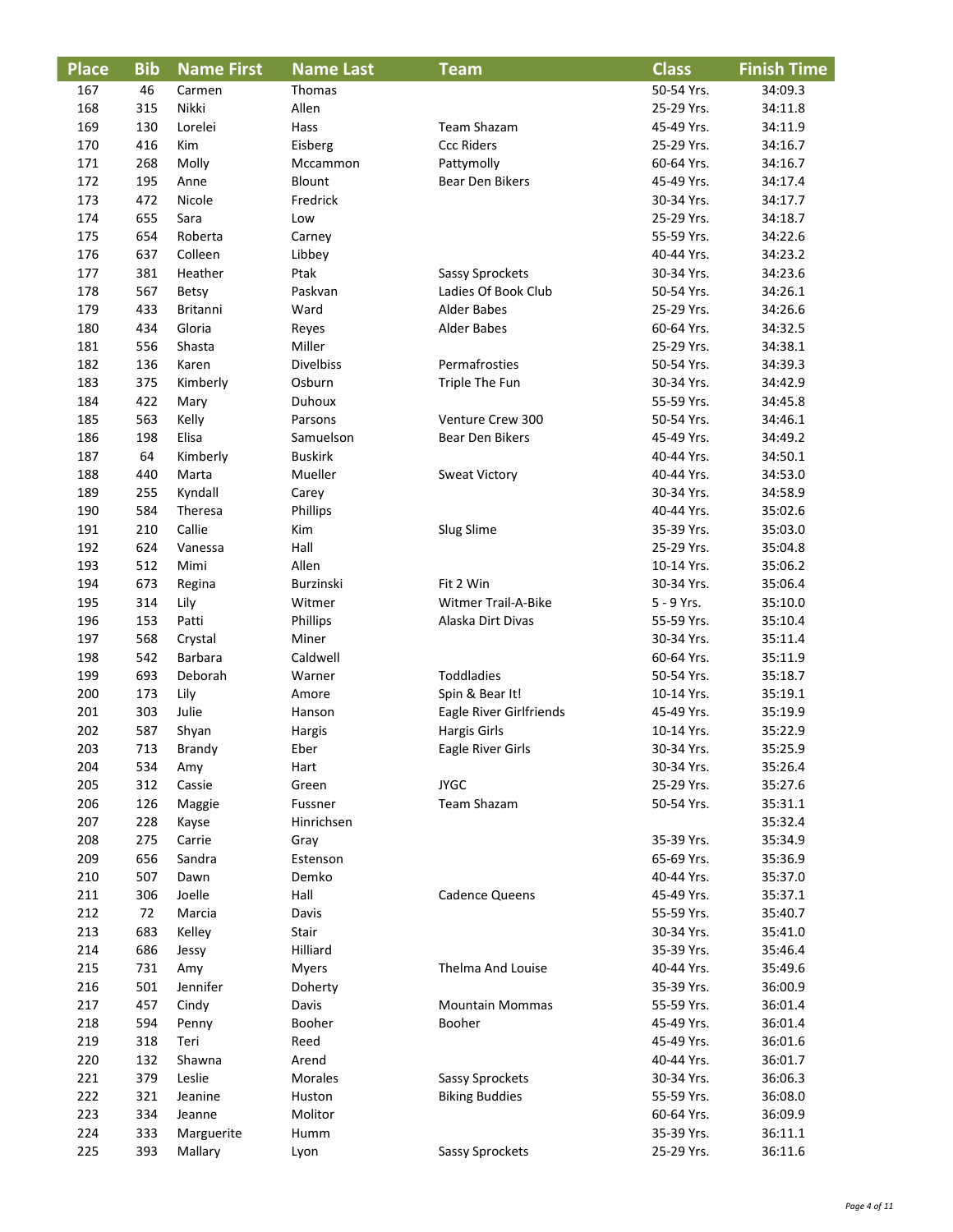| Place      | <b>Bib</b> | <b>Name First</b> | <b>Name Last</b>  | <b>Team</b>            | <b>Class</b>             | <b>Finish Time</b> |
|------------|------------|-------------------|-------------------|------------------------|--------------------------|--------------------|
| 226        | 432        | Anne              | Raup              | <b>Alder Babes</b>     | 50-54 Yrs.               | 36:12.6            |
| 227        | 238        | Diane             | Firmani           |                        | 60-64 Yrs.               | 36:14.1            |
| 228        | 487        | Katherine         | O'grady           |                        | 60-64 Yrs.               | 36:17.4            |
| 229        | 477        | Vastyl            | Mangold           |                        | 35-39 Yrs.               | 36:18.4            |
| 230        | 295        | Catherine         | Koepke            | Magnolia Mafia         | 35-39 Yrs.               | 36:19.5            |
| 231        | 677        | Dayle             | Kodama            | Tri Girls              | 40-44 Yrs.               | 36:20.2            |
| 232        | 242        | Barbara           | Wong              |                        | 65-69 Yrs.               | 36:21.0            |
| 233        | 138        | Rachel            | Hopkins           | Permafrosties          | 35-39 Yrs.               | 36:21.5            |
| 234        | 201        | Holly             | <b>Boston</b>     |                        | 30-34 Yrs.               | 36:21.7            |
| 235        | 671        | Lisa              | Land              | Fit 2 Win              | 50-54 Yrs.               | 36:22.0            |
| 236        | 390        | <b>Brandi</b>     | White             | <b>Sassy Sprockets</b> | 35-39 Yrs.               | 36:29.7            |
| 237        | 638        | Traci             | <b>Bradford</b>   |                        | 45-49 Yrs.               | 36:33.3            |
| 238        | 476        | Breelyn           | Mangold           |                        | 10-14 Yrs.               | 36:35.8            |
| 239        | 252        | Sandy             | Harne             |                        | 30-34 Yrs.               | 36:35.8            |
| 240        | 232        | Kari              | Brookover         |                        | 50-54 Yrs.               | 36:38.3            |
| 241        | 316        | Cassi             | Campbell          |                        | 25-29 Yrs.               | 36:39.5            |
| 242        | 85         | Doris             | Dallman           |                        | 50-54 Yrs.               | 36:40.1            |
| 243        | 96         | Christina         | Young             |                        | 50-54 Yrs.               | 36:41.3            |
| 244        | 718        | Jennifer          | Gates             |                        | 30-34 Yrs.               | 36:42.2            |
| 245        | 711        | Elizabeth         | Odell             |                        | 30-34 Yrs.               | 36:43.9            |
| 246        | 92         | Jennifer          | Baker             |                        | 25-29 Yrs.               | 36:45.1            |
| 247        | 284        | Ashly             | <b>Beckes</b>     | <b>Toddler Tamers</b>  | 25-29 Yrs.               | 36:46.1            |
| 248        | 414        | Kathie            | Steele            | <b>Ccc Riders</b>      | 65-69 Yrs.               | 36:46.9            |
| 249        | 65         | Katrina           | Garner            |                        | 40-44 Yrs.               | 36:46.9            |
| 250        | 532        | Meghan            | Mahoney           |                        | 30-34 Yrs.               | 36:47.5            |
| 251        | 194        | Robby             | Bear              | Bear Den Bikers        | 55-59 Yrs.               | 36:51.7            |
| 252        | 260        | Babette           | Mcilroy           | Jnb And More Forever!  | 35-39 Yrs.               | 36:53.4            |
| 253        | 259        | Nicole            | Thibodeau         | Jnb And More Forever!  | 40-44 Yrs.               | 36:54.5            |
| 254        | 176        | Kacy              | Hillman           | Spin & Bear It!        | 30-34 Yrs.               | 36:57.0            |
| 255        | 631        | Jonel             | Schenk            |                        | 45-49 Yrs.<br>25-29 Yrs. | 36:59.6            |
| 256        | 254<br>162 | Megan             | Mckay             | Alaska Dirt Divas      | 40-44 Yrs.               | 37:02.4            |
| 257<br>258 | 249        | Wendy<br>Saree    | Morgan<br>Timmons | Timmons-webster        | 50-54 Yrs.               | 37:02.8<br>37:04.1 |
| 259        | 257        | Cathy             | Coon              |                        | 50-54 Yrs.               | 37:05.5            |
| 260        | 724        | Julie             | Lina              |                        | 50-54 Yrs.               | 37:07.7            |
| 261        | 460        | Lea               | Mckenna           | <b>Spinning Slugs</b>  | 40-44 Yrs.               | 37:11.6            |
| 262        | 560        | Diane             | Loopstra          |                        | 50-54 Yrs.               | 37:17.5            |
| 263        | 54         | Amy               | Stielstra         |                        | 30-34 Yrs.               | 37:19.6            |
| 264        | 629        | Kathy             | Keck              | Team Beaker            | 55-59 Yrs.               | 37:19.7            |
| 265        | 396        | Janet             | Thibert           | Paj                    | 55-59 Yrs.               | 37:25.8            |
| 266        | 494        | Jill              | Roberts           |                        | 30-34 Yrs.               | 37:26.5            |
| 267        | 160        | Michele           | Murphy            | Alaska Dirt Divas      | 50-54 Yrs.               | 37:28.1            |
| 268        | 435        | Kristy            | Grawunder         |                        | 60-64 Yrs.               | 37:29.6            |
| 269        | 689        | Lauri             | Lingafelt         |                        | 45-49 Yrs.               | 37:36.2            |
| 270        | 425        | Kat               | <b>Bevis</b>      | Alpha Dirty Girls      | 35-39 Yrs.               | 37:36.9            |
| 271        | 506        | Jessica           | Johnson           |                        | 35-39 Yrs.               | 37:37.6            |
| 272        | 473        | Amanda            | Patterson         |                        | 25-29 Yrs.               | 37:39.1            |
| 273        | 657        | Katie             | Gibson            |                        | 45-49 Yrs.               | 37:40.5            |
| 274        | 266        | Molly             | Mclaughlin        |                        | 10-14 Yrs.               | 37:43.8            |
| 275        | 81         | Susannah          | Harper            |                        | 45-49 Yrs.               | 37:45.0            |
| 276        | 125        | <b>Beth</b>       | <b>Baker</b>      | Team Shazam            | 65-69 Yrs.               | 37:49.3            |
| 277        | 115        | Joani             | Welch             | The Tribe              | 60-64 Yrs.               | 37:50.2            |
| 278        | 305        | Audrey            | Rogers            |                        | 30-34 Yrs.               | 37:50.5            |
| 279        | 339        | Kathy             | Faryniarz         |                        | 55-59 Yrs.               | 37:50.7            |
| 280        | 675        | Rebecca           | Kleinschmidt      | Tri Girls              | 40-44 Yrs.               | 37:52.9            |
| 281        | 527        | Shannan           | Baergen           |                        | 40-44 Yrs.               | 37:54.8            |
| 282        | 332        | Hannah            | Toomey            |                        | 25-29 Yrs.               | 37:55.1            |
| 283        | 199        | Shelly            | Lindell           | <b>Bear Den Bikers</b> | 45-49 Yrs.               | 37:55.1            |
| 284        | 617        | Stacie            | Packard           | Capable Crew           | 35-39 Yrs.               | 37:58.5            |

I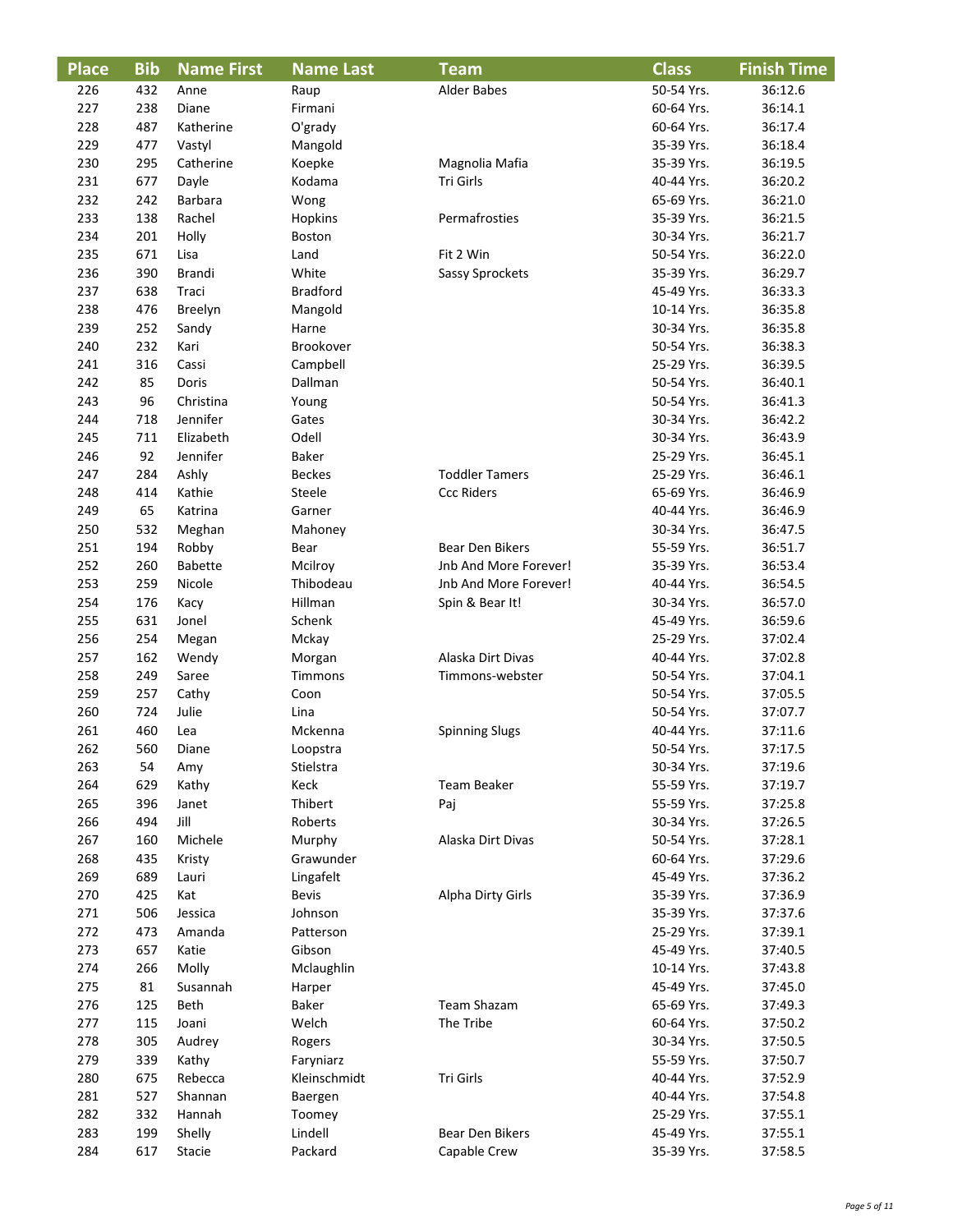| <b>Place</b> | <b>Bib</b> | <b>Name First</b> | <b>Name Last</b>            | <b>Team</b>                  | <b>Class</b>             | <b>Finish Time</b> |
|--------------|------------|-------------------|-----------------------------|------------------------------|--------------------------|--------------------|
| 285          | 529        | Lauren            | Gaither                     |                              | 15-19 Yrs.               | 37:58.7            |
| 286          | 93         | Meaghan           | Rothermel                   |                              | 30-34 Yrs.               | 38:00.1            |
| 287          | 116        | Karen             | Mcmaster-skogstad           | The Tribe                    | 60-64 Yrs.               | 38:00.2            |
| 288          | 159        | Linda             | Hoehne                      | Alaska Dirt Divas            | 45-49 Yrs.               | 38:01.0            |
| 289          | 311        | Yvette            | Tousignant                  | <b>JYGC</b>                  | 40-44 Yrs.               | 38:01.6            |
| 290          | 323        | Teresa            | Lawless                     | <b>Biking Buddies</b>        | 55-59 Yrs.               | 38:01.8            |
| 291          | 630        | Debra             | Caldera                     | Team Beaker                  | 60-64 Yrs.               | 38:05.4            |
| 292          | 628        | Sarah             | Peters                      | Team Beaker                  | 15-19 Yrs.               | 38:07.6            |
| 293          | 549        | Kate              | Nixon                       |                              | 60-64 Yrs.               | 38:08.8            |
| 294          | 528        | Aimee             | Chauvot                     |                              | 25-29 Yrs.               | 38:11.3            |
| 295          | 264        | Kaylee            | Merrill                     | <b>Merrill Girls</b>         | 10-14 Yrs.               | 38:11.8            |
| 296          | 653        | Jaylee            | <b>Brendel</b>              | Who's Idea Was This?         | 30-34 Yrs.               | 38:11.9            |
| 297          | 271        | Cadence           | Stull                       |                              | 10-14 Yrs.               | 38:14.0            |
| 298          | 573        | Susan             | Reeves                      | The Girlfriends              | 65-69 Yrs.               | 38:14.1            |
| 299          | 497        | Gail              | Heineman                    |                              | 60-64 Yrs.               | 38:15.0            |
| 300          | 387        | Emily             | Soule                       | <b>Sassy Sprockets</b>       | 30-34 Yrs.               | 38:22.7            |
| 301          | 589        | Sarah             | Sindell                     |                              | 30-34 Yrs.               | 38:24.6            |
| 302          | 705        | Carmen            | Gutierrez                   | Let Every Woman Know Alaska  | 60-64 Yrs.               | 38:24.8            |
| 303          | 518        | Emily             | Reast                       |                              | 15-19 Yrs.               | 38:26.9            |
| 304          | 247        | Diane             | <b>Barnett</b>              |                              | 70-74 Yrs.               | 38:28.0            |
| 305          | 217        | Pattie            | Welch                       |                              | 60-64 Yrs.               | 38:30.1            |
| 306          | 419        | Sandra            | Halstead                    | <b>Hockey Divas</b>          | 50-54 Yrs.               | 38:33.9            |
| 307          | 347        | <b>Tracy</b>      | <b>Ballard</b>              | <b>Fireweed Knitters</b>     | 50-54 Yrs.               | 38:36.2            |
| 308          | 386        | Kerry             | Reifel                      | <b>Sassy Sprockets</b>       | 45-49 Yrs.               | 38:37.0            |
| 309          | 273        | Anna              | <b>Bryant</b>               | <b>Blood Sweat And Girls</b> | 40-44 Yrs.               | 38:37.2            |
| 310          | 658        | Jenna             | Johnson                     |                              | 20-24 Yrs.               | 38:37.3            |
| 311          | 602        | Ramona            | Longacre                    |                              | 55-59 Yrs.               | 38:38.9            |
| 312          | 353        | Hannah            | Armbrust                    | Huffman                      | 10-14 Yrs.               | 38:40.8            |
| 313          | 388        | Leah              | Parks                       | <b>Sassy Sprockets</b>       | 35-39 Yrs.               | 38:47.7            |
| 314          | 423        | Valerie           | Flynn                       | Alpha Dirty Girls            | 45-49 Yrs.               | 38:51.0            |
| 315          | 651        | Jennifer          | Bachman                     |                              | 50-54 Yrs.               | 38:57.1            |
| 316          | 216        | Carol             | Silva                       |                              | 60-64 Yrs.               | 39:03.5            |
| 317          | 109        | Nicole            | Knox<br>Gifford             |                              | 35-39 Yrs.<br>40-44 Yrs. | 39:12.1            |
| 318<br>319   | 98<br>225  | Nichole<br>Anna   |                             |                              | 15-19 Yrs.               | 39:13.8<br>39:16.0 |
| 320          | 121        | Jennifer          | <b>Jemmings</b><br>Mckinnon | <b>Triple Finishers</b>      | 50-54 Yrs.               | 39:21.7            |
| 321          | 300        | Jeanine           | Wheeler                     | Eagle River Girlfriends      | 55-59 Yrs.               | 39:27.1            |
| 322          | 504        | Lisa              | Pekich                      |                              | 45-49 Yrs.               | 39:28.9            |
| 323          | 235        | Brittany          | <b>Barkshire</b>            |                              | 25-29 Yrs.               | 39:38.0            |
| 324          | 104        | Susan             | Luetters                    |                              | 55-59 Yrs.               | 39:38.3            |
| 325          | 429        | Lucy              | <b>Teaford</b>              | <b>Alder Babes</b>           | 10-14 Yrs.               | 39:39.8            |
| 326          | 164        | Melanie           | Huckabay                    | Alaska Dirt Divas            | 40-44 Yrs.               | 39:41.2            |
| 327          | 691        | Amanda            | Todd                        | Toddladies                   | 15-19 Yrs.               | 39:47.5            |
| 328          | 221        | Leslie            | Dean                        |                              | 55-59 Yrs.               | 39:48.2            |
| 329          | 489        | Ann               | Lovejoy                     |                              | 40-44 Yrs.               | 39:49.3            |
| 330          | 565        | Stacey            | Schubert                    | Resolution                   | 40-44 Yrs.               | 39:52.6            |
| 331          | 285        | Sara              | Lopez                       | <b>Toddler Tamers</b>        | 30-34 Yrs.               | 39:52.6            |
| 332          | 535        | Amy               | Mcleod                      |                              | 50-54 Yrs.               | 39:57.1            |
| 333          | 674        | Katherine         | Dawson                      | Tri Girls                    | 40-44 Yrs.               | 39:57.7            |
| 334          | 461        | Rebecca           | Van Wyck                    | <b>Spinning Slugs</b>        | 35-39 Yrs.               | 40:00.9            |
| 335          | 205        | Rebecca           | Graham                      | The Valley Renegades         | 45-49 Yrs.               | 40:01.0            |
| 336          | 133        | Tessa             | Johrendt                    |                              | 30-34 Yrs.               | 40:04.4            |
| 337          | 276        | Linda             | <b>Barnack</b>              |                              | 25-29 Yrs.               | 40:05.9            |
| 338          | 564        | Alexxa            | Schubert                    | Resolution                   | 10-14 Yrs.               | 40:10.3            |
| 339          | 682        | Meredith          | Guhl                        |                              | 35-39 Yrs.               | 40:10.8            |
| 340          | 134        | Rebecca           | Perkins                     | Permafrosties                | 15-19 Yrs.               | 40:11.3            |
| 341          | 610        | Karen             | Forsyth                     |                              | 70-74 Yrs.               | 40:12.1            |
| 342          | 366        | Jill              | Cubbedge                    | Midlifecycle                 | 50-54 Yrs.               | 40:20.6            |
| 343          | 233        | Lisa              | Saperstein                  |                              | 50-54 Yrs.               | 40:27.6            |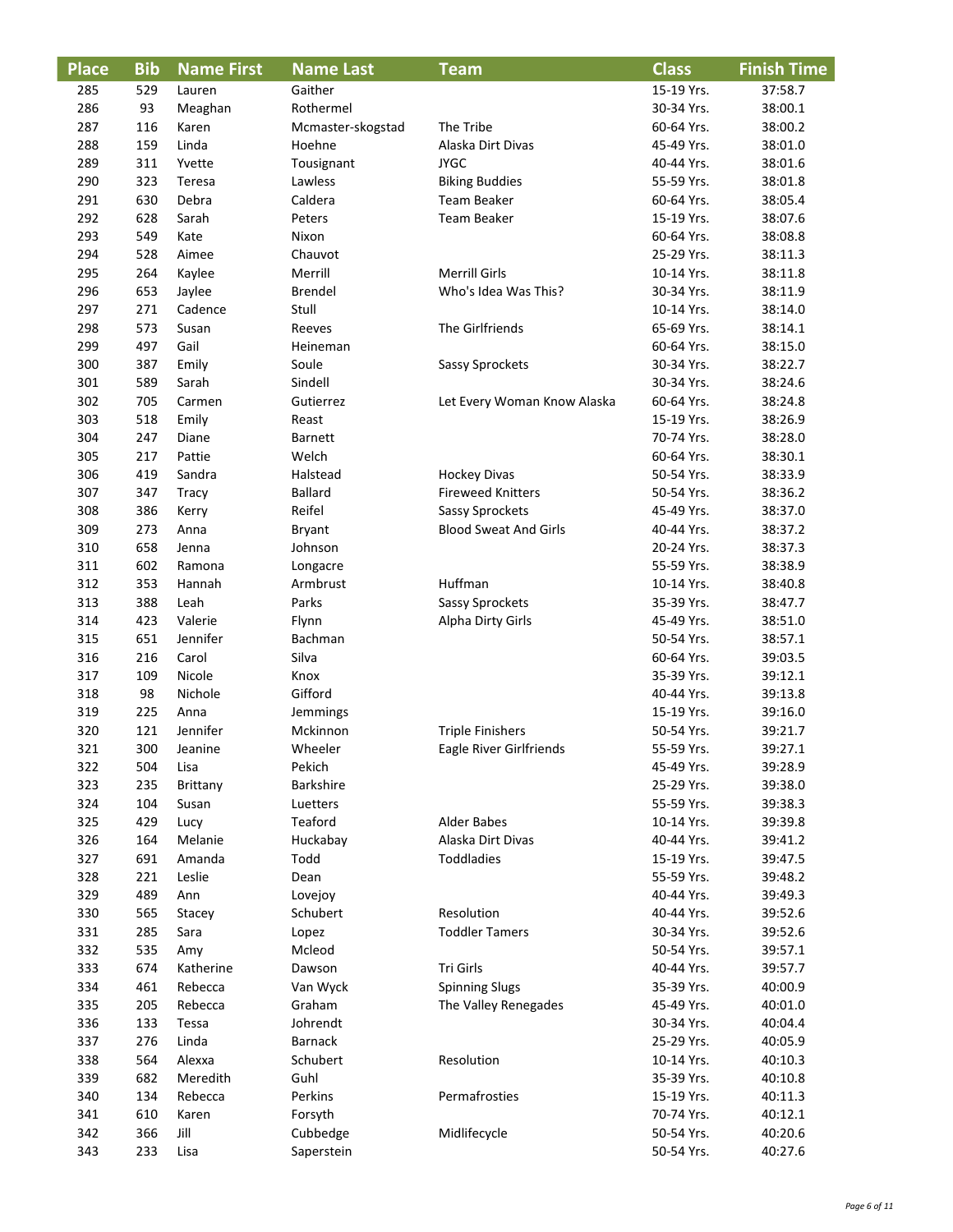| <b>Place</b> | <b>Bib</b> | <b>Name First</b> | <b>Name Last</b>  | <b>Team</b>                         | <b>Class</b>             | <b>Finish Time</b> |
|--------------|------------|-------------------|-------------------|-------------------------------------|--------------------------|--------------------|
| 344          | 707        | Jean              | Moran             | Let Every Woman Know Alaska         | 50-54 Yrs.               | 40:30.4            |
| 345          | 446        | Erin              | Pikey             | <b>Sprocket Sisters</b>             | 40-44 Yrs.               | 40:32.1            |
| 346          | 580        | Amanda            | Krysinski         | The Mathletes                       | 25-29 Yrs.               | 40:33.7            |
| 347          | 692        | Julia             | Todd              | Toddladies                          | 10-14 Yrs.               | 40:36.9            |
| 348          | 500        | Layla             | Beam              |                                     | 10-14 Yrs.               | 40:43.5            |
| 349          | 524        | Jocelyn           | Garner            |                                     | 25-29 Yrs.               | 40:46.2            |
| 350          | 548        | Sharon            | Merrell           |                                     | 65-69 Yrs.               | 40:47.7            |
| 351          | 291        | Linda             | Markus            | Golden Swirls                       | 60-64 Yrs.               | 40:48.6            |
| 352          | 161        | Tija              | <b>Baker</b>      | Alaska Dirt Divas                   | 25-29 Yrs.               | 40:49.2            |
| 353          | 486        | Mary              | Hensel            |                                     | 75-79 Yrs.               | 40:54.1            |
| 354          | 193        | June              | Takagi            | It's All About The Bikes No Trouble | 55-59 Yrs.               | 40:56.8            |
| 355          | 79         | Christi           | Meyn              |                                     | 20-24 Yrs.               | 40:58.9            |
| 356          | 634        | Alicia            | Vernon            |                                     | 45-49 Yrs.               | 41:01.2            |
| 357          | 146        | Cascen            | Ostrander         |                                     | 30-34 Yrs.               | 41:05.8            |
| 358          | 729        | Krista            | <b>Staff</b>      | <b>Thelma And Louise</b>            | 35-39 Yrs.               | 41:09.3            |
| 359          | 649        | Lynne             | Opstad            |                                     | 60-64 Yrs.               | 41:16.5            |
| 360          | 220        | Debbi             | Heinen            |                                     | 50-54 Yrs.               | 41:16.8            |
| 361          | 155        | Karen             | Lee               | Alaska Dirt Divas                   | 55-59 Yrs.               | 41:18.2            |
| 362          | 354        | Cheryl            | Armbrust          | Huffman                             | 45-49 Yrs.               | 41:18.5            |
| 363          | 385        | Alycia            | Beiergrohslein    | <b>Sassy Sprockets</b>              | 40-44 Yrs.               | 41:22.6            |
| 364          | 603        | Holly             | Weiss-Racine      |                                     | 30-34 Yrs.               | 41:24.9            |
| 365          | 551        | <b>Barbara</b>    | Eberhart          |                                     | 55-59 Yrs.               | 41:27.9            |
| 366          | 118        | Jennifer          | Chilcote          |                                     | 35-39 Yrs.               | 41:36.5            |
| 367          | 304        | Melinda           | Rathkopf          | Eagle River Girlfriends             | 40-44 Yrs.               | 41:36.7            |
| 368          | 418        | Cathy             | Spence            | <b>Ccc Riders</b>                   | 50-54 Yrs.               | 41:40.5            |
| 369          | 384        | Zoee              | Beiergrohslein    | Sassy Sprockets                     | 10-14 Yrs.               | 41:41.1            |
| 370          | 389        | Heidi             | <b>Brittain</b>   | <b>Sassy Sprockets</b>              | 35-39 Yrs.               | 41:42.0            |
| 371          | 721        | Rebecca           | Gitzen            |                                     | 25-29 Yrs.               | 41:43.5            |
| 372          | 485        | Millie            | Spezialy          |                                     | 75-79 Yrs.               | 41:55.7            |
| 373          | 505        | Helen             | Hamner            |                                     | 60-64 Yrs.               | 41:57.0            |
| 374          | 243        | Lorna             | Collins           |                                     | 50-54 Yrs.               | 42:02.2            |
| 375          | 698        | Barbara           | Marsh             | Let Every Woman Know Alaska         | 60-64 Yrs.               | 42:02.4            |
| 376          | 401        | Abby              | Dodd              | Abby's Group                        | 10-14 Yrs.               | 42:03.0            |
| 377          | 83         | Whitney           | Martinez          |                                     | 25-29 Yrs.               | 42:03.5            |
| 378          | 709        | Heidi             | Barnwell          | Let Every Woman Know Alaska         | 25-29 Yrs.               | 42:05.5            |
| 379          | 676        | Sinnamon          | Bovey             | Tri Girls                           | 40-44 Yrs.               | 42:09.9            |
| 380          | 352        | Amanda            | Dunlap            | Huffman                             | 30-34 Yrs.               | 42:11.3            |
| 381          | 297        | Susan             | Daniels           |                                     | 55-59 Yrs.               | 42:12.5            |
| 382          | 302        | Pat               | <b>Brady</b>      | Eagle River Girlfriends             | 60-64 Yrs.               | 42:12.7            |
| 383          | 633        | Rosa              | Guerra            |                                     | 55-59 Yrs.               | 42:17.5            |
| 384          | 715        | Sharon            | Holland           | Just 4 Fun                          | 50-54 Yrs.               | 42:17.7            |
| 385          | 652        | Judy              | Krier             | Who's Idea Was This?                | 55-59 Yrs.               | 42:18.4            |
| 386          | 411        | Annika            | Ostberg           | Abby's Group                        | 10-14 Yrs.               | 42:18.6            |
| 387          | 492        | Jessica           | Faulkner          |                                     | 30-34 Yrs.<br>20-24 Yrs. | 42:24.3            |
| 388<br>389   | 520        | Heidi             | Hilmes<br>Kozler  |                                     |                          | 42:28.8<br>42:29.0 |
| 390          | 463<br>340 | Patricia<br>Tina  | Tomsen            | <b>Spinning Slugs</b>               | 45-49 Yrs.<br>55-59 Yrs. | 42:31.6            |
| 391          | 119        | Sandra            |                   |                                     | 50-54 Yrs.               | 42:32.8            |
| 392          | 82         |                   | Harley            | <b>Triple Finishers</b>             | 20-24 Yrs.               | 42:34.9            |
| 393          | 448        | Hope<br>Meredith  | Meyn<br>Savage    | <b>Sprocket Sisters</b>             | 55-59 Yrs.               | 42:39.1            |
| 394          | 578        | Donna             | Van Flein         | Team Van Flein                      | 45-49 Yrs.               | 42:40.0            |
| 395          | 124        | Carole            | Comeau            | Team Shazam                         | 70-74 Yrs.               | 42:41.8            |
| 396          | 86         | Christina         | Vonwalter         |                                     | 40-44 Yrs.               | 42:43.0            |
| 397          | 87         | Alexandra         | VonWalter-Gentner |                                     | 5 - 9 Yrs.               | 42:43.0            |
| 398          | 120        | Sheila            | Acosta            | <b>Triple Finishers</b>             | 35-39 Yrs.               | 42:46.6            |
| 399          | 525        | Linda             | Edwards           |                                     | 15-19 Yrs.               | 42:46.8            |
| 400          | 181        | Stacey            | Skan              | Spin & Bear It!                     | 40-44 Yrs.               | 42:50.2            |
| 401          | 110        | Adele             | Fetter            |                                     | 35-39 Yrs.               | 42:52.2            |
| 402          | 144        | Karen             | La May            |                                     | 50-54 Yrs.               | 42:53.7            |
|              |            |                   |                   |                                     |                          |                    |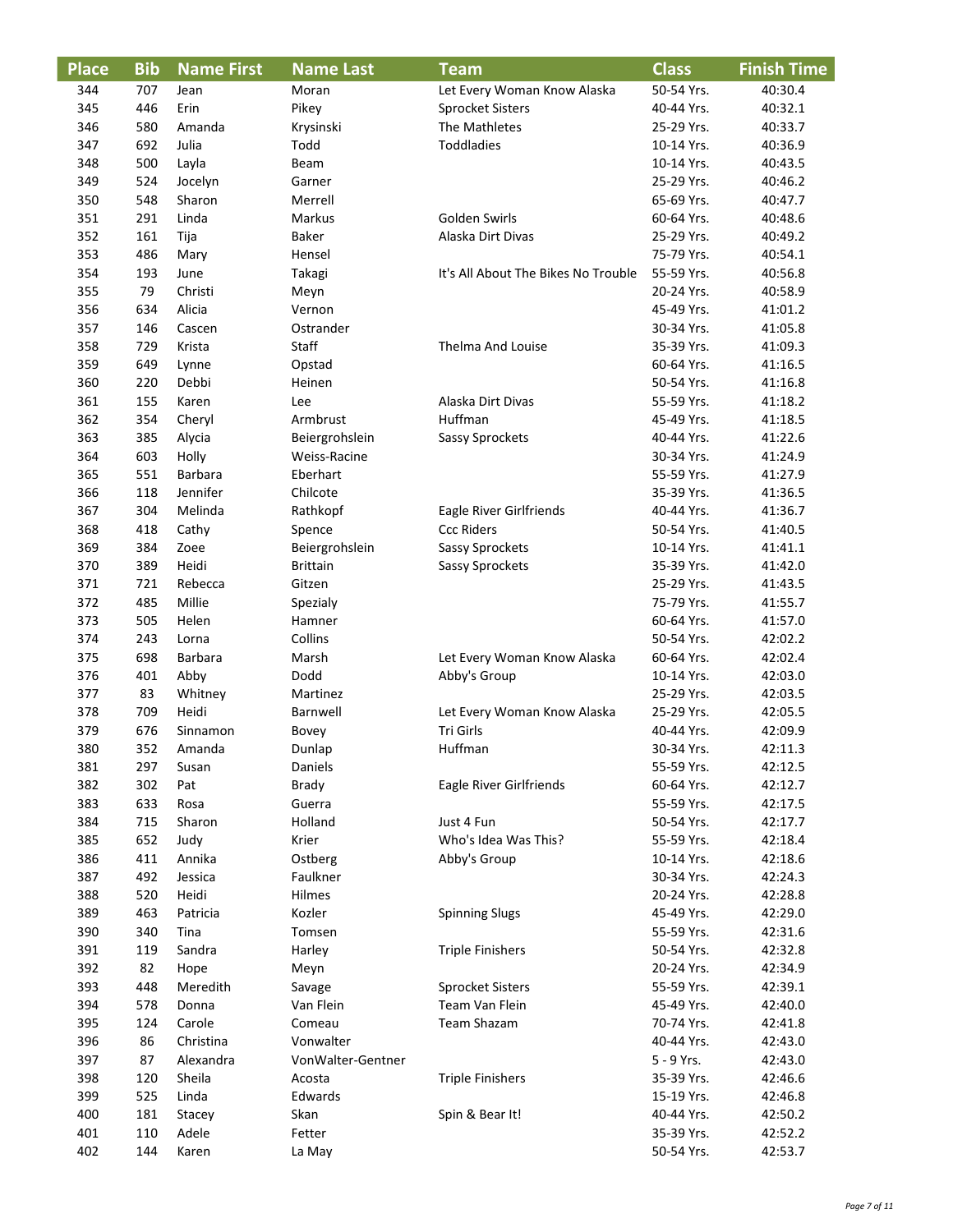| <b>Place</b> | <b>Bib</b> | <b>Name First</b> | <b>Name Last</b> | <b>Team</b>                         | <b>Class</b> | <b>Finish Time</b> |
|--------------|------------|-------------------|------------------|-------------------------------------|--------------|--------------------|
| 403          | 152        | Jo-ann            | Chung            | Alaska Dirt Divas                   | 45-49 Yrs.   | 42:54.6            |
| 404          | 575        | Cassandra         | Barsalou         | The Girlfriends                     | 20-24 Yrs.   | 42:59.6            |
| 405          | 510        | Colleen           | Newgaard         |                                     | 60-64 Yrs.   | 43:01.6            |
| 406          | 577        | Amanda            | Van Flein        | Team Van Flein                      | 10-14 Yrs.   | 43:04.5            |
| 407          | 215        | Karen             | Blaney           |                                     | 60-64 Yrs.   | 43:07.6            |
| 408          | 265        | Kellie            | Merrill          | <b>Merrill Girls</b>                | 40-44 Yrs.   | 43:21.5            |
| 409          | 365        | Gayle             | Davis            | Midlifecycle                        | 50-54 Yrs.   | 43:22.5            |
| 410          | 467        | Sarah             | Mixsell          |                                     | 10-14 Yrs.   | 43:29.1            |
| 411          | 484        | Diane             | Mclaughlin       |                                     | 35-39 Yrs.   | 43:31.7            |
| 412          | 313        | Julie             | Witmer           | <b>Witmer Trail-A-Bike</b>          | 40-44 Yrs.   | 43:33.0            |
| 413          | 189        | Gail              | Hoefler          | It's All About The Bikes No Trouble | 50-54 Yrs.   | 43:38.6            |
| 414          | 717        | Sierra            | Becia            |                                     | 25-29 Yrs.   | 43:46.3            |
| 415          | 376        | <b>Betsy</b>      | Mckitrick        | <b>Sassy Sprockets</b>              | 45-49 Yrs.   | 43:46.9            |
| 416          | 483        | Kristine          | Kincaid          |                                     | 50-54 Yrs.   | 43:49.2            |
| 417          | 468        | Luann             | Piccard          |                                     | 50-54 Yrs.   | 43:49.8            |
| 418          | 636        | Naomi             | Zurba            |                                     | 40-44 Yrs.   | 43:51.1            |
| 419          | 409        | Kiley             | Schutte          | Abby's Group                        | 10-14 Yrs.   | 43:51.2            |
| 420          | 317        | Terri             | Dreeszen         |                                     | 35-39 Yrs.   | 44:09.6            |
| 421          | 570        | Sadie             | Lyon             |                                     | 10-14 Yrs.   | 44:21.8            |
| 422          | 427        | Holly             | Herring          | Alpha Dirty Girls                   | 30-34 Yrs.   | 44:22.9            |
| 423          | 453        | Susan             | Halvor           | <b>Sprocket Sisters</b>             | 40-44 Yrs.   | 44:24.5            |
| 424          | 722        | Sarah             | Tucker           | Ak Bunnies                          | 15-19 Yrs.   | 44:26.2            |
| 425          | 274        | Genevieve         | Caron            |                                     | 45-49 Yrs.   | 44:26.2            |
| 426          | 364        | Teresa            | Helleck          | Midlifecycle                        | 50-54 Yrs.   | 44:26.6            |
| 427          | 555        | Michele           | Ming             |                                     | 30-34 Yrs.   | 44:28.9            |
| 428          | 156        | Katherine         | Coons            | Alaska Dirt Divas                   | 60-64 Yrs.   | 44:36.0            |
| 429          | 234        | Justine           | Nelson           | #besties                            | 25-29 Yrs.   | 44:40.4            |
| 430          | 128        | Val               | Jokela           | Team Shazam                         | 60-64 Yrs.   | 44:44.1            |
| 431          | 643        | Katherine         | <b>Beale</b>     |                                     | 25-29 Yrs.   | 44:44.7            |
| 432          | 611        | Trudy             | Keller           |                                     | 70-74 Yrs.   | 44:49.9            |
| 433          | 503        | Sherri            | Roberds          |                                     | 45-49 Yrs.   | 45:01.9            |
| 434          | 200        | Rebecca           | Crowl            |                                     | 35-39 Yrs.   | 45:07.5            |
| 435          | 620        | Priscilla         | <b>Miles</b>     | Lynnefa                             | 40-44 Yrs.   | 45:08.2            |
| 436          | 163        | Kristine          | Vangstad         | Alaska Dirt Divas                   | 55-59 Yrs.   | 45:12.5            |
| 437          | 397        | Patricia          | Geitz            | Paj                                 | 65-69 Yrs.   | 45:12.7            |
| 438          | 650        | Dede              | Schwartz         |                                     | 55-59 Yrs.   | 45:18.5            |
| 439          | 188        | Cheryl            | Hannon           | It's All About The Bikes No Trouble | 55-59 Yrs.   | 45:21.0            |
| 440          | 97         | Rennea            | Goff             |                                     | 35-39 Yrs.   | 45:22.3            |
| 441          | 619        | Kathleen          | Adams            | Capable Crew                        | 50-54 Yrs.   | 45:42.8            |
| 442          | 142        | Meredith          | Duhrsen          | Duhrsen Girls                       | 05-09 Yrs.   | 45:48.2            |
| 443          | 667        | Julie             | Leonard          | Lynnefa                             | 55-59 Yrs.   | 45:50.3            |
| 444          | 223        | Mary              | Herrick          | Ertekingirls                        | 45-49 Yrs.   | 45:52.1            |
| 445          | 417        | Joyce             | Guest            | <b>Ccc Riders</b>                   | 55-59 Yrs.   | 45:54.0            |
| 446          | 723        | Mary              | Janis            | Ak Bunnies                          | 50-54 Yrs.   | 46:04.3            |
| 447          | 298        | Kalima            | Glascott         | <b>Glascott Girls</b>               | 05-09 Yrs.   | 46:05.5            |
| 448          | 576        | Jennifer          | Barsalou         | The Girlfriends                     | 45-49 Yrs.   | 46:08.0            |
| 449          | 728        | Faith             | Hewlett          | <b>Thelma And Louise</b>            | 35-39 Yrs.   | 46:09.3            |
| 450          | 141        | Julee             | Duhrsen          | <b>Duhrsen Girls</b>                | 45-49 Yrs.   | 46:09.3            |
| 451          | 197        | Emma              | Leonard          | Bear Den Bikers                     | 10-14 Yrs.   | 46:10.2            |
| 452          | 307        | Codie             | Costello         | <b>Cadence Queens</b>               | 35-39 Yrs.   | 46:12.0            |
| 453          | 408        | Grace             | Schutte          | Abby's Group                        | 10-14 Yrs.   | 46:15.7            |
| 454          | 236        | Nelda             | Dodge            |                                     | 50-54 Yrs.   | 46:17.5            |
| 455          | 706        | Ellie             | <b>Burnett</b>   | Let Every Woman Know Alaska         | 55-59 Yrs.   | 46:20.4            |
| 456          | 406        | Rikki             | Johnson          | Abby's Group                        | 10-14 Yrs.   | 46:24.1            |
| 457          | 727        | Kira              | Hewlett          | <b>Thelma And Louise</b>            | 10-14 Yrs.   | 46:24.4            |
| 458          | 344        | Lavonne           | Hess             | <b>King Hess</b>                    | 30-34 Yrs.   | 46:32.2            |
| 459          | 292        | Patricia          | Ott              | Golden Swirls                       | 65-69 Yrs.   | 46:32.3            |
| 460          | 449        | Ann Marie         | Garber           | <b>Sprocket Sisters</b>             | 35-39 Yrs.   | 46:33.3            |
| 461          | 84         | Paulette          | Compton          |                                     | 60-64 Yrs.   | 46:35.0            |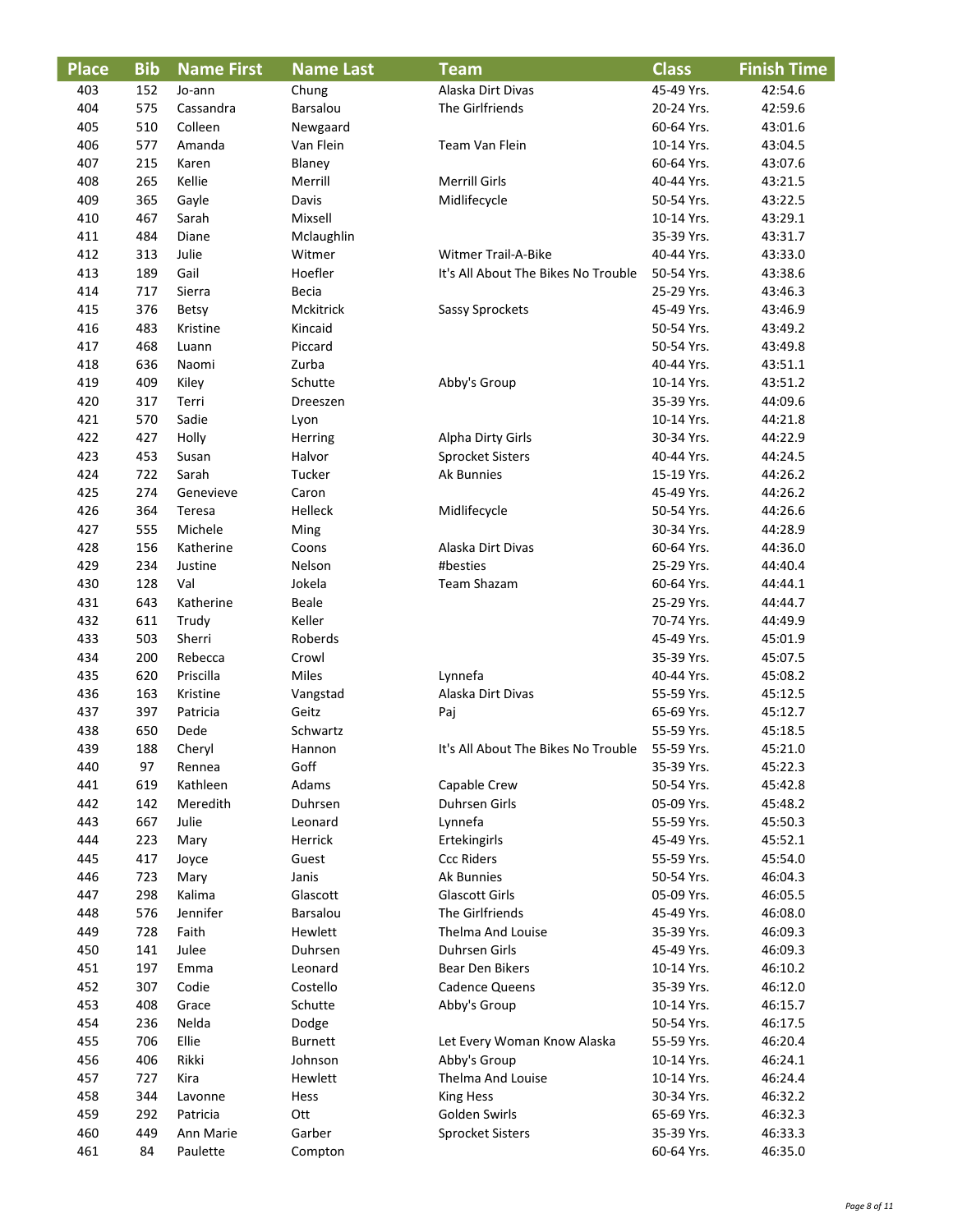| <b>Place</b> | <b>Bib</b> | <b>Name First</b> | <b>Name Last</b>  | <b>Team</b>                         | <b>Class</b> | <b>Finish Time</b> |
|--------------|------------|-------------------|-------------------|-------------------------------------|--------------|--------------------|
| 462          | 367        | Georgia           | Holton            | Midlifecycle                        | 45-49 Yrs.   | 46:37.6            |
| 463          | 444        | Aisha             | <b>Barnes</b>     |                                     | 60-64 Yrs.   | 46:40.3            |
| 464          | 522        | Erin              | Knotek            |                                     | 45-49 Yrs.   | 46:43.4            |
| 465          | 574        | Madison           | <b>Barsalou</b>   | The Girlfriends                     | 15-19 Yrs.   | 46:44.0            |
| 466          | 647        | Linda             | Swiss             |                                     | 55-59 Yrs.   | 46:48.6            |
| 467          | 552        | Cait              | Ward              |                                     | 20-24 Yrs.   | 46:50.3            |
| 468          | 526        | Maddie            | Edwards           |                                     | 50-54 Yrs.   | 46:50.8            |
| 469          | 372        | Annette           | Gall              | Midlifecycle                        | 50-54 Yrs.   | 46:52.7            |
| 470          | 343        | Anna              | King              | <b>King Hess</b>                    | 35-39 Yrs.   | 46:54.0            |
| 471          | 127        | Stacy             | Flagg             | Team Shazam                         | 50-54 Yrs.   | 46:54.1            |
| 472          | 269        | Patty             | Ginsburg          | Pattymolly                          | 65-69 Yrs.   | 46:54.5            |
| 473          | 301        | Marie             | Westphal          | Eagle River Girlfriends             | 40-44 Yrs.   | 46:59.4            |
| 474          | 547        | Molly             | Southworth        |                                     | 60-64 Yrs.   | 47:03.2            |
| 475          | 196        | Mary Alice        | Blount            | Bear Den Bikers                     | 60-64 Yrs.   | 47:05.5            |
| 476          | 499        | Angie             | Schleyer          |                                     | 40-44 Yrs.   | 47:09.4            |
| 477          | 213        | Graylin           | <b>Simes</b>      | Skytrek Trio                        | 15-19 Yrs.   | 47:12.7            |
| 478          | 263        | Kate              | Abbott            |                                     | 40-44 Yrs.   | 47:25.1            |
| 479          | 660        | Alicia            | Woods             |                                     | 45-49 Yrs.   | 47:36.2            |
| 480          | 400        | Fiona             | Peichel           |                                     | 45-49 Yrs.   | 47:36.8            |
| 481          | 720        | Heather           | Cohen             |                                     | 30-34 Yrs.   | 47:42.8            |
| 482          | 608        | Rachel            | Goertz            | <b>Team Meg</b>                     | 30-34 Yrs.   | 47:52.2            |
| 483          | 399        | Katie             | Peichel           |                                     | 10-14 Yrs.   | 47:53.7            |
| 484          | 546        | Lorraine          | Krueger           |                                     | 60-64 Yrs.   | 47:56.9            |
| 485          | 679        | Colette           | Zidek             | Zidekeeler                          | 10-14 Yrs.   | 48:10.0            |
| 486          | 672        | Kelsey            | Burzinski         | Fit 2 Win                           | 10-14 Yrs.   | 48:10.2            |
| 487          | 402        | Leslie            | Dodd              | Abby's Group                        | 55-59 Yrs.   | 48:12.9            |
| 488          | 451        | Madalene          | Mandap            | <b>Sprocket Sisters</b>             | 30-34 Yrs.   | 48:15.9            |
| 489          | 537        | Denise            | Demetree-trombley |                                     | 45-49 Yrs.   | 48:19.9            |
| 490          | 224        | Gloria            | <b>Jemmings</b>   |                                     | 05-09 Yrs.   | 48:32.4            |
| 491          | 513        | Ina               | Allen             |                                     | 10-14 Yrs.   | 48:33.3            |
| 492          | 187        | Christina         | Morgan            |                                     | 25-29 Yrs.   | 48:34.5            |
| 493          | 515        | Kim               | <b>Neill</b>      |                                     | 50-54 Yrs.   | 48:41.7            |
| 494          | 670        | Laura             | Burzinski         | Fit 2 Win                           | 55-59 Yrs.   | 48:51.2            |
| 495          | 680        | Pamela            | Keeler            | Zidekeeler                          | 45-49 Yrs.   | 48:57.1            |
| 496          | 122        | Jen               | Tester            | <b>Triple Finishers</b>             | 30-34 Yrs.   | 48:57.6            |
| 497          | 80         | Alexandra         | <b>Bowles</b>     |                                     | 20-24 Yrs.   | 49:00.4            |
| 498          | 404        | Tracey            | <b>Blain</b>      | Abby's Group                        | 40-44 Yrs.   | 49:03.3            |
| 499          | 191        | Jodi              | Walton            | It's All About The Bikes No Trouble | 50-54 Yrs.   | 49:07.6            |
| 500          | 88         | Kimberly          | Chaitoff          |                                     | 40-44 Yrs.   | 49:09.0            |
| 501          | 89         | Madison           | Chaitoff          |                                     | 5-9 Yrs.     | 49:09.0            |
| 502          | 452        | Carla             | Copenhaver        | <b>Sprocket Sisters</b>             | 40-44 Yrs.   | 49:09.4            |
| 503          | 606        | Carol Ann         | Willard           | <b>Bush Babies</b>                  | 50-54 Yrs.   | 49:16.5            |
| 504          | 171        | Joann             | Mitchell          | Spin & Bear It!                     | 50-54 Yrs.   | 49:22.7            |
| 505          | 170        | Maggie            | Mitchell          | Spin & Bear It!                     | 05-09 Yrs.   | 49:41.3            |
| 506          | 351        | Kathryn           | Mcdaniel          | Huffman                             | 45-49 Yrs.   | 49:57.7            |
| 507          | 168        | Sarah             | Wallace           | Mama Bear                           | 40-44 Yrs.   | 49:59.6            |
| 508          | 190        | Jolene            | Hotho             | It's All About The Bikes No Trouble | 50-54 Yrs.   | 50:07.5            |
| 509          | 241        | Rachel            | Kemp              | Alaskan Kemp Gals                   | 25-29 Yrs.   | 50:08.0            |
| 510          | 240        | Hannah            | Kemp              | Alaskan Kemp Gals                   | 05-09 Yrs.   | 50:08.0            |
| 511          | 410        | Emily             | Schutte           | Abby's Group                        | 40-44 Yrs.   | 50:13.8            |
| 512          | 192        | Darbe             | Lopez             | It's All About The Bikes No Trouble | 45-49 Yrs.   | 50:22.0            |
| 513          | 248        | Lily              | Webster           | <b>Timmons and Webster</b>          | 45-49 Yrs.   | 50:33.0            |
| 514          | 598        | Mercedes          | Green             | <b>Team Green</b>                   | 10-14 Yrs.   | 50:43.8            |
| 515          | 391        | Kelli             | Shew              | <b>Sassy Sprockets</b>              | 35-39 Yrs.   | 50:55.8            |
| 516          | 544        | Barbara           | Smith             |                                     | 55-59 Yrs.   | 50:58.1            |
| 517          | 412        | Kirstie           | Ostberg           | Abby's Group                        | 40-44 Yrs.   | 51:10.5            |
| 518          | 644        | Amanda            | Johnson           | Will Bike For Booze                 | 40-44 Yrs.   | 51:10.9            |
| 519          | 258        | Jessica           | Wilburn           |                                     | 20-24 Yrs.   | 51:16.8            |
| 520          | 350        | Karen             | Simmons           | Huffman                             | 45-49 Yrs.   | 51:19.3            |

 $\overline{\phantom{a}}$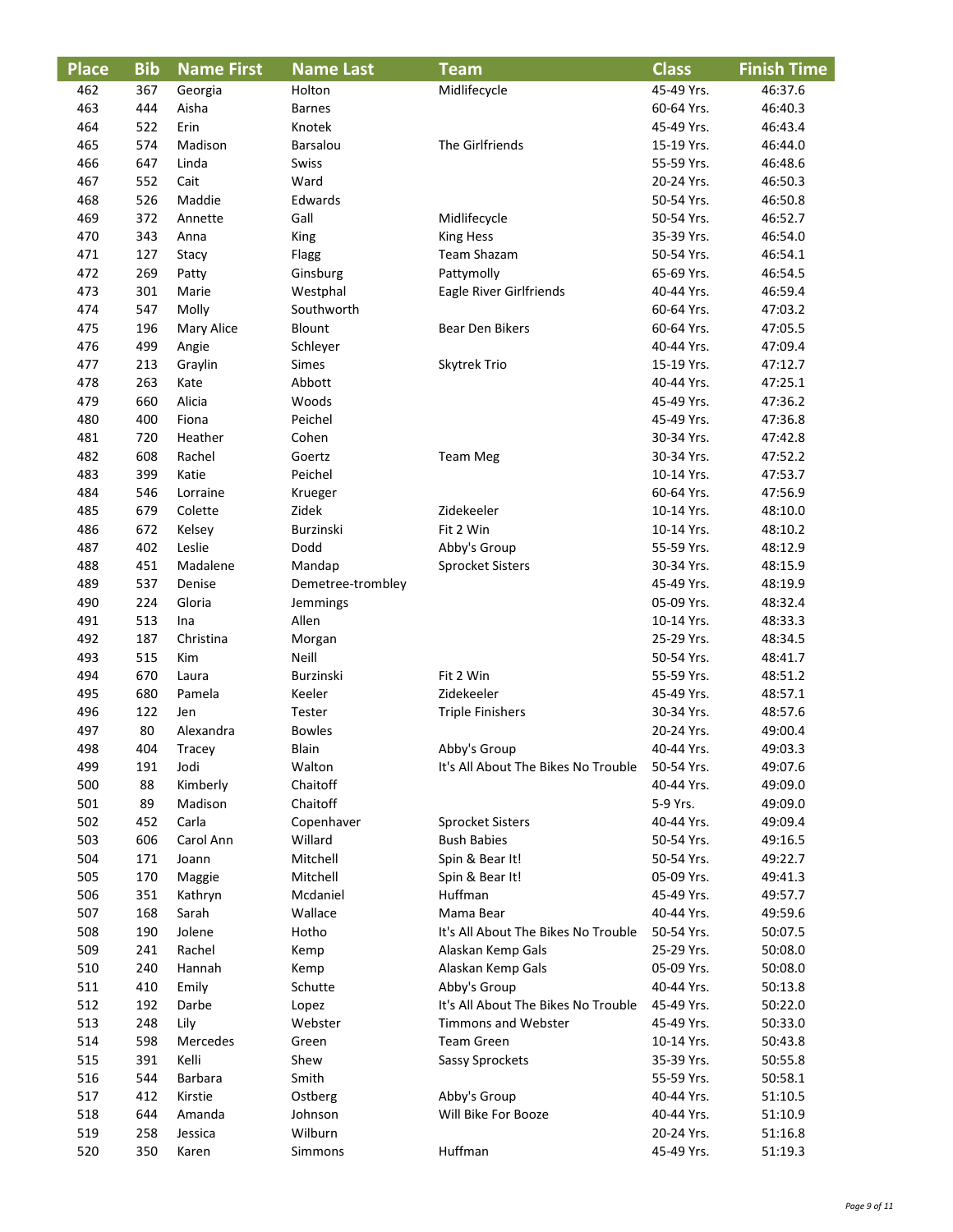| <b>Place</b> | <b>Bib</b> | <b>Name First</b> | <b>Name Last</b> | <b>Team</b>             | <b>Class</b> | <b>Finish Time</b> |
|--------------|------------|-------------------|------------------|-------------------------|--------------|--------------------|
| 521          | 622        | Michelle          | Bernstine        | Lynnefa                 | 40-44 Yrs.   | 51:20.9            |
| 522          | 380        | Brandy            | Stepetin         | <b>Sassy Sprockets</b>  | 30-34 Yrs.   | 51:21.4            |
| 523          | 605        | Cindi             | Parsons          | <b>Bush Babies</b>      | 55-59 Yrs.   | 51:22.7            |
| 524          | 645        | Lisa              | Matlock          | Will Bike For Booze     | 45-49 Yrs.   | 51:25.4            |
| 525          | 398        | Alice             | Stacey           | Paj                     | 60-64 Yrs.   | 51:35.2            |
| 526          | 140        | Kristina          | Kagerer          | Kagerer Trail-A-Bike    | 05-09 Yrs.   | 51:37.0            |
| 527          | 139        | Barbara           | Kagerer          | Kagerer Trail-A-Bike    | 50-54 Yrs.   | 51:37.1            |
| 528          | 182        | Virginia          | Groeschel        | Spin & Bear It!         | 45-49 Yrs.   | 51:37.4            |
| 529          | 621        | Lynne             | Farrington       | Lynnefa                 | 45-49 Yrs.   | 51:41.6            |
| 530          | 438        | Kristin           | Van Cleaf        | <b>Sweat Victory</b>    | 35-39 Yrs.   | 51:43.6            |
| 531          | 498        | Jessica           | Crisp            |                         | 35-39 Yrs.   | 51:44.6            |
| 532          | 175        | Martha            | Amore            | Spin & Bear It!         | 45-49 Yrs.   | 51:50.7            |
| 533          | 106        | Kathy             | Dale             |                         | 70-74 Yrs.   | 51:59.8            |
| 534          | 330        | Deanna            | Mccreary         | <b>Mcsisters</b>        | 35-39 Yrs.   | 52:00.1            |
| 535          | 514        | Mary              | Lee Allen        |                         | 45-49 Yrs.   | 52:07.0            |
| 536          | 569        | Megan             | Mclaughlin       |                         | 05-09 Yrs.   | 52:07.3            |
| 537          | 403        | Keegan            | <b>Blain</b>     | Abby's Group            | 10-14 Yrs.   | 52:08.5            |
| 538          | 174        | June              | Amore            | Spin & Bear It!         | 05-09 Yrs.   | 52:09.8            |
| 539          | 186        | Sherrille         | Van Horn         | 2dragonflies            | 50-54 Yrs.   | 52:46.7            |
| 540          | 185        | Alexandrea        | Van Horn         | 2dragonflies            | 10-14 Yrs.   | 53:05.6            |
| 541          | 251        | Holly             | White            | <b>Biker Babes</b>      | 25-29 Yrs.   | 53:23.6            |
| 542          | 371        | Rosaln            | <b>Barnhill</b>  | Midlifecycle            | 50-54 Yrs.   | 53:26.2            |
| 543          | 395        | Pamela            | Post             | <b>Sassy Sprockets</b>  | 45-49 Yrs.   | 53:29.4            |
| 544          | 77         | Victoria          | Knapp            |                         | 50-54 Yrs.   | 53:34.5            |
| 545          | 394        | Debra             | Mihelich         | <b>Sassy Sprockets</b>  | 50-54 Yrs.   | 53:47.5            |
| 546          | 212        | Riley             | <b>Simes</b>     | <b>Skytrek Trio</b>     | 10-14 Yrs.   | 54:15.5            |
| 547          | 521        | Cheryl            | Childers         |                         | 50-54 Yrs.   | 54:37.9            |
| 548          | 424        | Kristine          | Zajac            | Alpha Dirty Girls       | 25-29 Yrs.   | 54:40.7            |
| 549          | 466        | Idamarie          | Piccard          |                         | 75-79 Yrs.   | 54:47.7            |
| 550          | 571        | Cheryl            | Lyon             |                         | 50-54 Yrs.   | 54:53.1            |
| 551          | 725        | Erica             | <b>Steeves</b>   |                         | 35-39 Yrs.   | 55:21.0            |
| 552          | 554        | <b>Bria</b>       | Johnston         |                         | 35-39 Yrs.   | 55:40.2            |
| 553          | 607        | Keri              | Parsons          | <b>Team Meg</b>         | 30-34 Yrs.   | 55:52.9            |
| 554          | 431        | Lisa              | Murrell          | <b>Alder Babes</b>      | 40-44 Yrs.   | 55:56.1            |
| 555          | 430        | Grace             | Teaford          | <b>Alder Babes</b>      | 10-14 Yrs.   | 56:14.1            |
| 556          | 599        | Kelle             | Green            | <b>Team Green</b>       | 10-14 Yrs.   | 56:30.1            |
| 557          | 415        | Carla             | Eisberg          | <b>Ccc Riders</b>       | 55-59 Yrs.   | 56:33.1            |
| 558          | 219        | Harriet           | Levine           | Monkeyfaceballerinas    | 05-09 Yrs.   | 56:56.0            |
| 559          | 218        | Maria             | Klein            | Monkeyfaceballerinas    | 40-44 Yrs.   | 56:56.0            |
| 560          | 222        | Ceyda             | Ertekin          | Ertekingirls            | 10-14 Yrs.   | 56:56.6            |
| 561          | 553        | Kayla             | Richardson       |                         | 25-29 Yrs.   | 57:05.5            |
| 562          | 597        | Terri             | Huebler          | <b>Team Green</b>       | 45-49 Yrs.   | 57:09.1            |
| 563          | 392        | Rachel            | Durand           | <b>Sassy Sprockets</b>  | 40-44 Yrs.   | 57:12.9            |
| 564          | 712        | Nicole            | Cleary           | Eagle River Biker Babes | 35-39 Yrs.   | 57:16.0            |
| 565          | 618        | Jamie             | Lamb             | Capable Crew            | 35-39 Yrs.   | 58:44.3            |
| 566          | 596        | Lucy              | Shea             | <b>Spin Sisters</b>     | 05-09 Yrs.   | 59:08.3            |
| 567          | 361        | Suzy              | Kibodeaux        | Kibodeaux               | 35-39 Yrs.   | 59:08.7            |
| 568          | 250        | Amanda            | Martin           | <b>Biker Babes</b>      | 25-29 Yrs.   | 59:23.2            |
| 569          | 360        | May               | Kibodeaux        | Kibodeaux               | 05-09 Yrs.   | 59:27.9            |
| 570          | 538        | Madilyn           | Gifford          |                         | 05-09 Yrs.   | 59:32.1            |
| 571          | 685        | Erika             | Bennett          | <b>Bennett Bikers</b>   | 40-44 Yrs.   | 1:00:20.0          |
| 572          | 684        | Keena             | <b>Bennett</b>   | <b>Bennett Bikers</b>   | 05-09 Yrs.   | 1:00:39.1          |
| 573          | 407        | Karen             | Johnson          | Abby's Group            | 50-54 Yrs.   | 1:00:47.3          |
| 574          | 595        | Lily              | Shea             | <b>Spin Sisters</b>     | 05-09 Yrs.   | 1:01:03.5          |
| 575          | 447        | Suzanne           | Rouse            | <b>Sprocket Sisters</b> | 50-54 Yrs.   | 1:01:15.9          |
| 576          | 405        | Olivia            | Johnson          | Abby's Group            | 10-14 Yrs.   | 1:01:22.6          |
| 577          | 289        | Nickole           | Lyon             | Sewardites              | 30-34 Yrs.   | 1:02:01.0          |
| 578          | 288        | Chloe             | Lyon             | Sewardites              | 05-09 Yrs.   | 1:02:01.5          |
| 579          | 627        | Sarah             | Krall            | Mom And Daughter        | 30-34 Yrs.   | 1:02:16.0          |

I